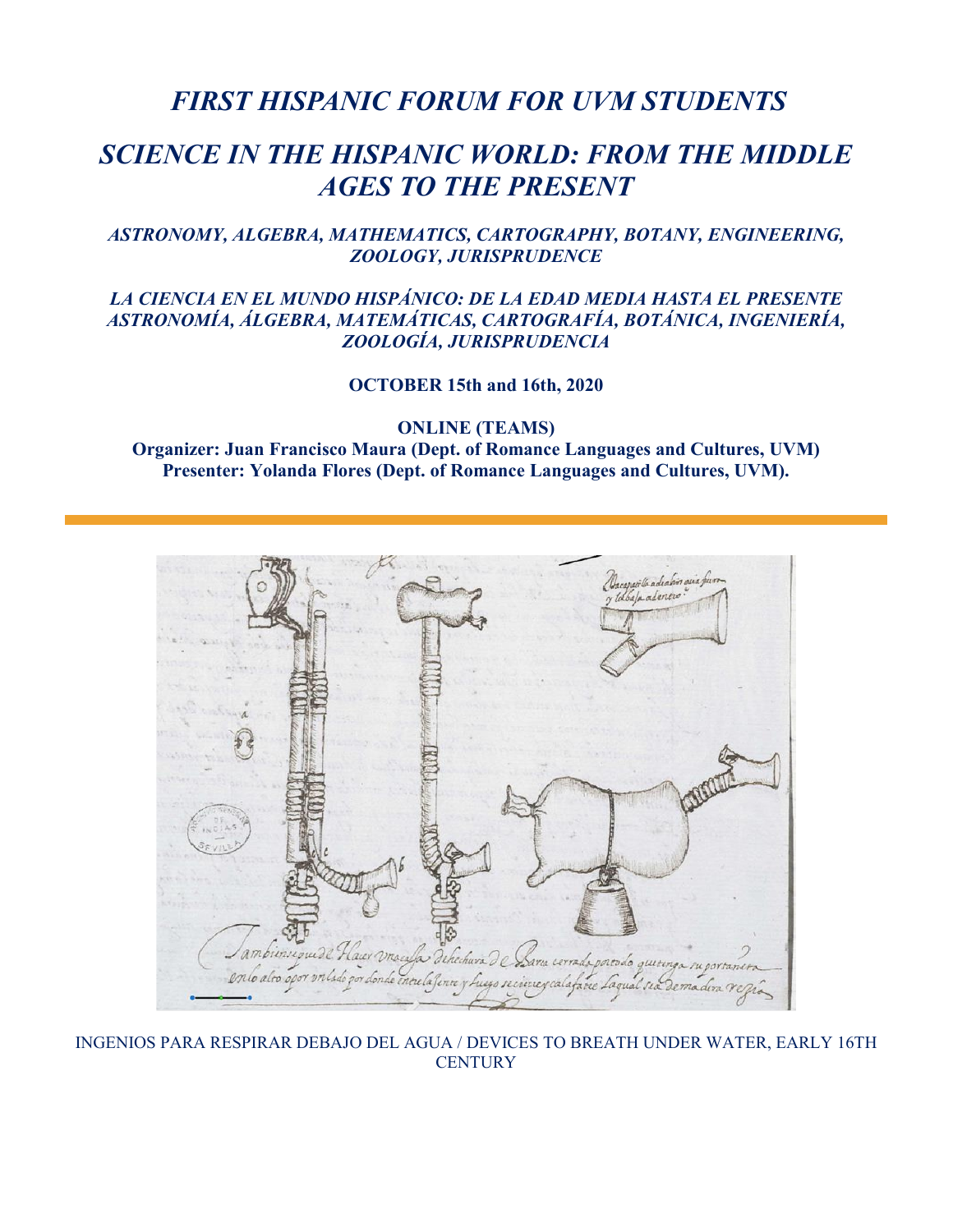### *SCIENCE IN THE HISPANIC WORLD: FROM THE MIDDLE AGES TO THE PRESENT*

Jurisprudence, cartography, psychology, engineering, architecture, medicine, astronomy, ethnology, anthropology, and neuroscience, among other scientific disciplines, were disseminated by Hispanics throughout the world during the Middle Ages, Renaissance and Baroque. The Hispanic world had scientists such as Miguel Servet, the great specialist in pulmonary circulation who was burned alive at the stake in Geneva at the instigation of John Calvin, or Luis Vives father of modern psychology, friend of Catalina de Aragón and Thomas More. For their part, the Spanish women of the Renaissance not only wrote comedies, such as María de Zayas, or Ana Caro, but also wrote scientific treatises. Women like Oliva Sabuco wrote scientific studies that had nothing to envy those made by other humanists of their time. In addition to constituting the most illustrious antecedent of modern neurochemistry, the Sabucean work invites physicians to treat their patients in an integral way, and to attend to body, mind and soul in unison, for which reason many aspects of his work enjoy a great modernity and remain consistent with modern medical and philosophical thought. There is no need to mention Sor Juana Inés de la Cruz, one of the best examples of scientific curiosity in New Spain.

Juliana Morella (Barcelona, Spain 1594-1693) was the first known woman to receive a university degree. At the age of four, she began her studies in Latin, Greek and Hebrew at home under the guidance of competent teachers and, when she was not yet seven, she wrote a compelling letter in Latin to her absent father. In Lyon, Juliana continued her studies, dedicating nine hours a day to rhetoric, dialectics, ethics and music. At the age of twelve she publicly defended her thesis on ethics and dialectics "summa cum laude". Then she devoted herself to physics, metaphysics, the canon, and civil law. At the age of fourteen, Giuliana obtained her doctorate (1608) in Avignon, when she defended her dissertation on canon law publicly in the papal palace in front of an illustrious audience. The famous Spanish writer Lope de Vega speaks of her "as the fourth of the Graces and the tenth Muse" and says "that she was an angel who publicly taught all the sciences at the schools and universities". She also inspired a "mysterious" short story by Alan Poe. We are also going to have a presentation about Juan Latino (1518-1596), the first black university professor in Europe. He taught at the University of Granada during the sixteenth century, and is known for his extraordinary skills and expertise in Jurisprudence and poetry.

One of the most important figures of the European Renaissance was the professor of international law at the University of Salamanca, Francisco de Vitoria (1483-1546), considered the "Father on International Law". This man from Burgos (Spain), was revolutionary since, above what the king or the Pope himself thought, were the rights of men, including, of course, the rights of the natives as he exposes in his work *De Indis*. Revolutionary ideas for its time where "the natural order" are based on the circulation of people, properties and ideas. If jurisprudence is the science of law, few scientists have been of the stature of Francisco de Vitoria in his time.

The Romance Languages and Cultures Hispanic Forum seeks, since 1994, to examine issues of culture, history, and diversity of the dynamic and varied Hispanic World and how is represented in Anglo-America. We want to address the benefits of a bilingual society were scholars can learn from their past and from languages outside English.

Juan F. Maura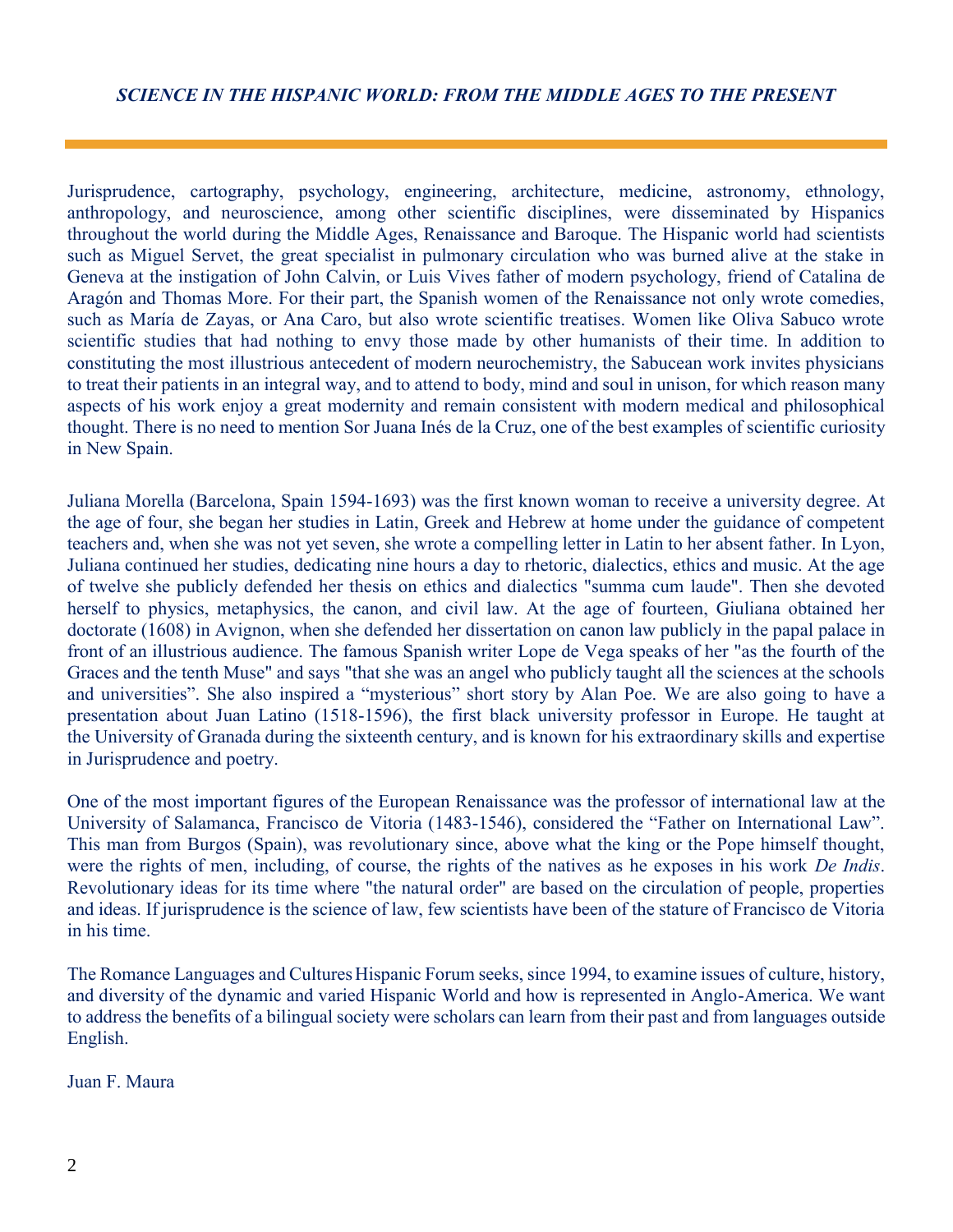

#### **Program (provisional)**

#### **PARTICIPANTS**

**Thursday 15th.** 

**Opening Remarks**

**1: 05. Prof. Jim Vigoreaux (UVM), Associate Provost for Faculty Affairs**

**Welcome**

**1: 10. p.m. Prof. Yolanda Flores (UVM) and Prof. Juan Francisco Maura (UVM)**

**Session I (In Spanish)**

**1: 15. p.m. MORGAN ELDH** "Juliana Morella: la primera mujer en obtener un doctorado en leyes"

**1:45 p.m. NATHAN GRUTCHFIELD** "El mundo de Luis Vives"

**2:15. p.m. CLARA TENNYSON** "Oliva Sabuco y la nueva filosofía".

**2:45. p.m. MIKAELA McSARRY** "Juan Latino"